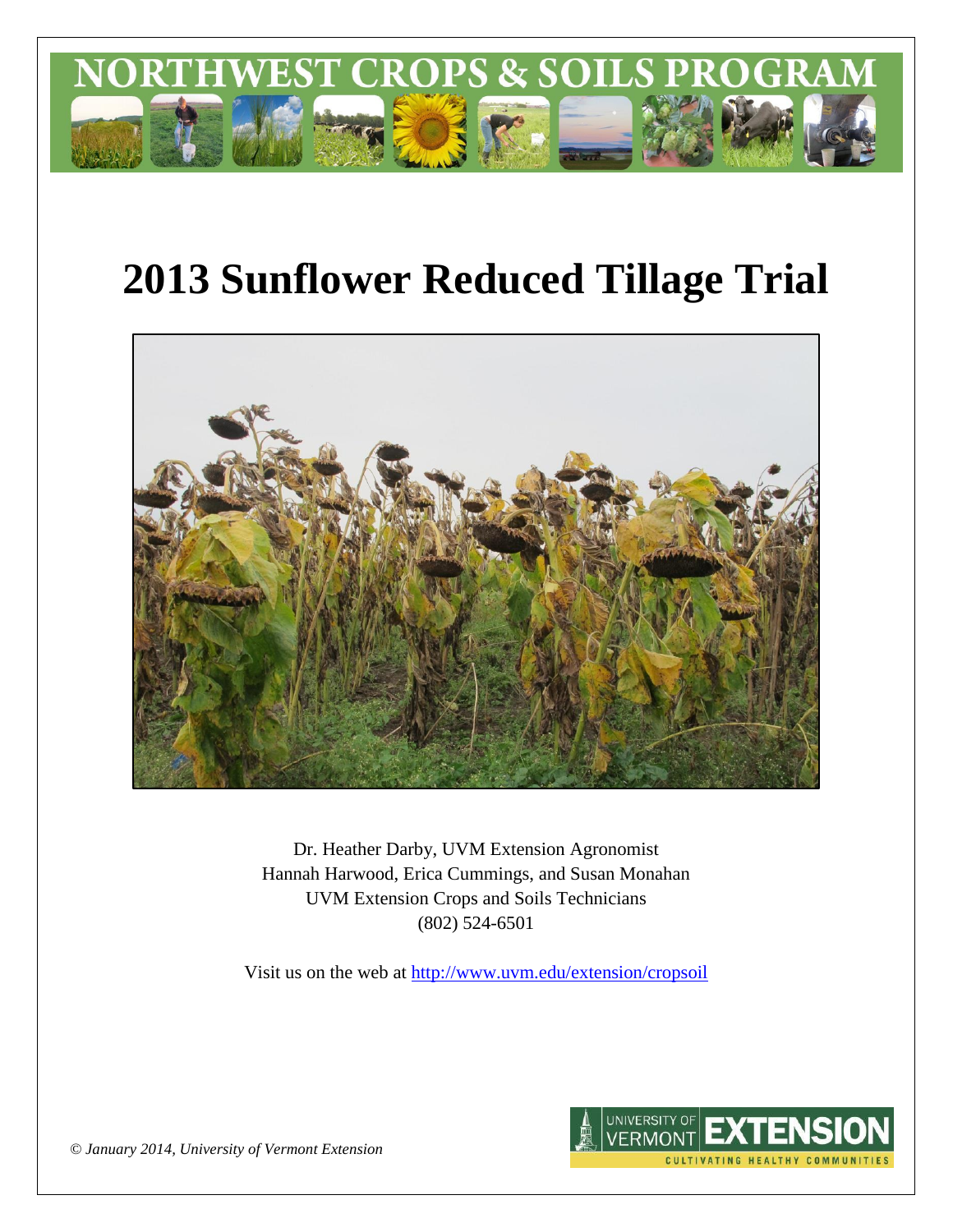### **2013 SUNFLOWER REDUCED TILLAGE TRIAL Dr. Heather Darby, University of Vermont Extension** [heather.darby\[at\]uvm.edu](mailto:heather.darby@uvm.edu?subject=2013%20Sunflower%20Reduced%20Tillage%20Trial)

Sunflowers are being grown in the Northeast for their potential to add value to a diversified operation as fuel, feed, fertilizer, and an important rotational crop. However, early season weed competition can limit the yields of sunflower crops, especially when wet or adverse soil conditions do not allow for mechanical cultivation in early summer. Planting sunflower into a freshly-terminated cover crop of winter rye could help reduce weed pressures. Winter rye would suppress weed germination by covering the ground early in the season, and also through the allelopathic compounds produced in the plants' roots, which inhibit germination of small-seeded plants. In addition, winter rye, a reliable and winter-hardy cover crop, benefits water quality and soil health, adding soil stability and organic matter between cash crops. Rye has the ability to scavenge nutrients from a previously fertilized and harvested crop, minimizing fertility inputs and keeping the ground covered through the winter.

Planting no-till sunflowers into winter rye could be a valuable Integrated Pest Management strategy. In addition to the potential benefits in weed mitigation, the practice may also help break the life cycles of sunflower disease. The most prevalent sunflower diseases in the Northeast are caused by *Sclerotinia* white mold, which drops black fungal bodies, called sclerotia, into the soil to overwinter. Because cereal crops like rye are not susceptible to the broadleaf's sclerotinia issues, the introduction of rye into the crop rotation could remove a host and relieve some disease pressures. In addition, sclerotia sitting on top of the soil (in a no-till system) degrade faster than when they are plowed under, as in conventional tillage. The reduction of weed and disease issues could increase sunflower yields and quality, resulting in a more productive and reliable crop.

## **MATERIALS AND METHODS**

A trial was initiated at Borderview Research Farm in Alburgh, VT in 2013 to assess the yield and quality of sunflowers planted into a winter rye crop that had been mechanically terminated with a roller-crimper (Table 1). The replicated field trial included two treatments (no-till planting into roller-crimper terminated

winter rye, and conventional planting into plowed rye) and three replications. The soil was a Covington silty clay loam with a 0-3% slope. Winter rye had been broadcast by hand in the fall of 2012.

Each plot was 10' wide (4 rows of sunflowers on 30" rows), and 70' long. Winter rye was terminated mechanically on 10-Jun with a rear-mounted rollercrimper (Figure 1). In conventional plots, the seedbed was prepared with a spring disc, harrow, and spike tooth harrow to finish. Sunflowers were planted at a rate of 36,000 seeds per acre on 10-Jun with a John Deere 1750 MaxEmerge corn planter fitted with shorter sunflower



**Figure 1. Roger Rainville uses a roller-crimper to terminate a winter rye cover crop.**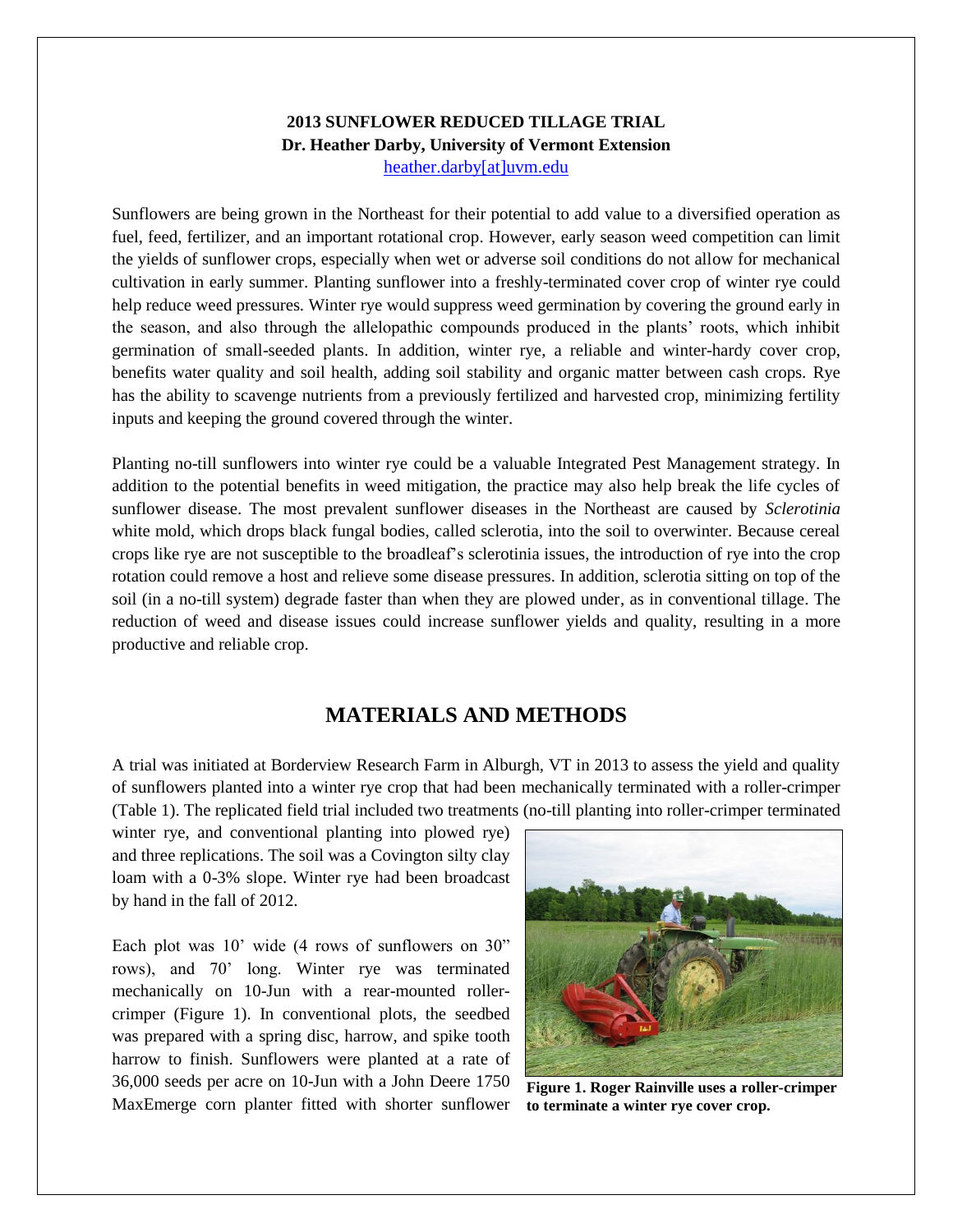finger pickups. The early-maturing Seeds 2000 variety 'Cobalt II' was used. Seeds were treated with the Cruiser Maxx® seed treatment, which is a mixture of thiamethoxam, azoxystrobin, fludioxonil, and mefnoxam.

| <b>Location</b>                            | <b>Borderview Research Farm - Alburgh, VT</b>                |  |  |  |  |
|--------------------------------------------|--------------------------------------------------------------|--|--|--|--|
| Soil type                                  | Covington silty clay loam, 0-3% slope                        |  |  |  |  |
| <b>Previous crop</b>                       | Winter rye                                                   |  |  |  |  |
| <b>Treatments</b>                          | Roller-crimper termination and no-till; conventional control |  |  |  |  |
| <b>Replications</b>                        | 3                                                            |  |  |  |  |
| Plot size (ft)                             | $10'$ x $70'$                                                |  |  |  |  |
| <b>Sunflower variety</b>                   | Cobalt II (Early RM)                                         |  |  |  |  |
| Sunflower planting rate (seeds $ac^{-1}$ ) | 36,000                                                       |  |  |  |  |
| Row width (in.)                            | 30                                                           |  |  |  |  |
| <b>Planting equipment</b>                  | John Deere 1750 MaxEmerge planter                            |  |  |  |  |
| Winter rye termination date                | $10$ -Jun                                                    |  |  |  |  |
| <b>Sunflower planting date</b>             | $10$ -Jun                                                    |  |  |  |  |
| <b>Sunflower harvest date</b>              | $21$ -Oct                                                    |  |  |  |  |

**Table 1. Agronomic field management of reduced tillage sunflower trial, 2013, Alburgh, VT.**

Sunflower population was calculated and recorded on 10-Jul, one month after planting. Plots were harvested on 21-Oct with an Almaco SP50 plot combine with a 5' head and specialized sunflower pans made to efficiently collect sunflower heads. At harvest, test weight and seed moisture were determined for each plot with a Berckes Test Weight Scale and a Dickey-john M20P moisture meter. Oil from a known volume of each seed sample was extruded on 20-Nov with a Kern Kraft Oil Press KK40, and the oil quantity was measured to calculate oil content. Oil yield (in lbs per acre and gallons per acre) was adjusted to 10% pressing moisture and reported.

Data were analyzed using mixed model analysis using the mixed procedure of SAS (SAS Institute, 1999). Replications within the trial were treated as random effects and tillage treatments were treated as fixed. Mean comparisons were made using the Least Significant Difference (LSD) procedure when the F-test was considered significant  $(p<0.10)$ .

Variations in yield and quality can occur because of variations in genetics, soil, weather, and other growing conditions. Statistical analysis makes it possible to determine whether a difference among treatments is real or whether it might have occurred due to other variations in the field. At the bottom of each table a LSD value is presented for each variable (i.e. yield). Least Significant Differences (LSDs) at the 0.10 level of significance are shown, except where analyzed by pairwise comparison (t-test). Where the difference between two treatments within a column is equal to or greater than the LSD value at the

bottom of the column, you can be sure that for 9 out of 10 times, there is a real difference between the two treatments. Treatments that were not significantly lower in performance than the top-performing treatment in a particular column are indicated with an asterisk. In the example at right, hybrid C is significantly different from hybrid A but not from hybrid B. The difference between C and B is equal to 1.5, which is less than the LSD value of 2.0. This means that these

| <b>Treatment</b> | Yield  |
|------------------|--------|
| А                | 6.0    |
| B                | $7.5*$ |
| $\mathcal{C}$    | $9.0*$ |
| LSD              | 2.0    |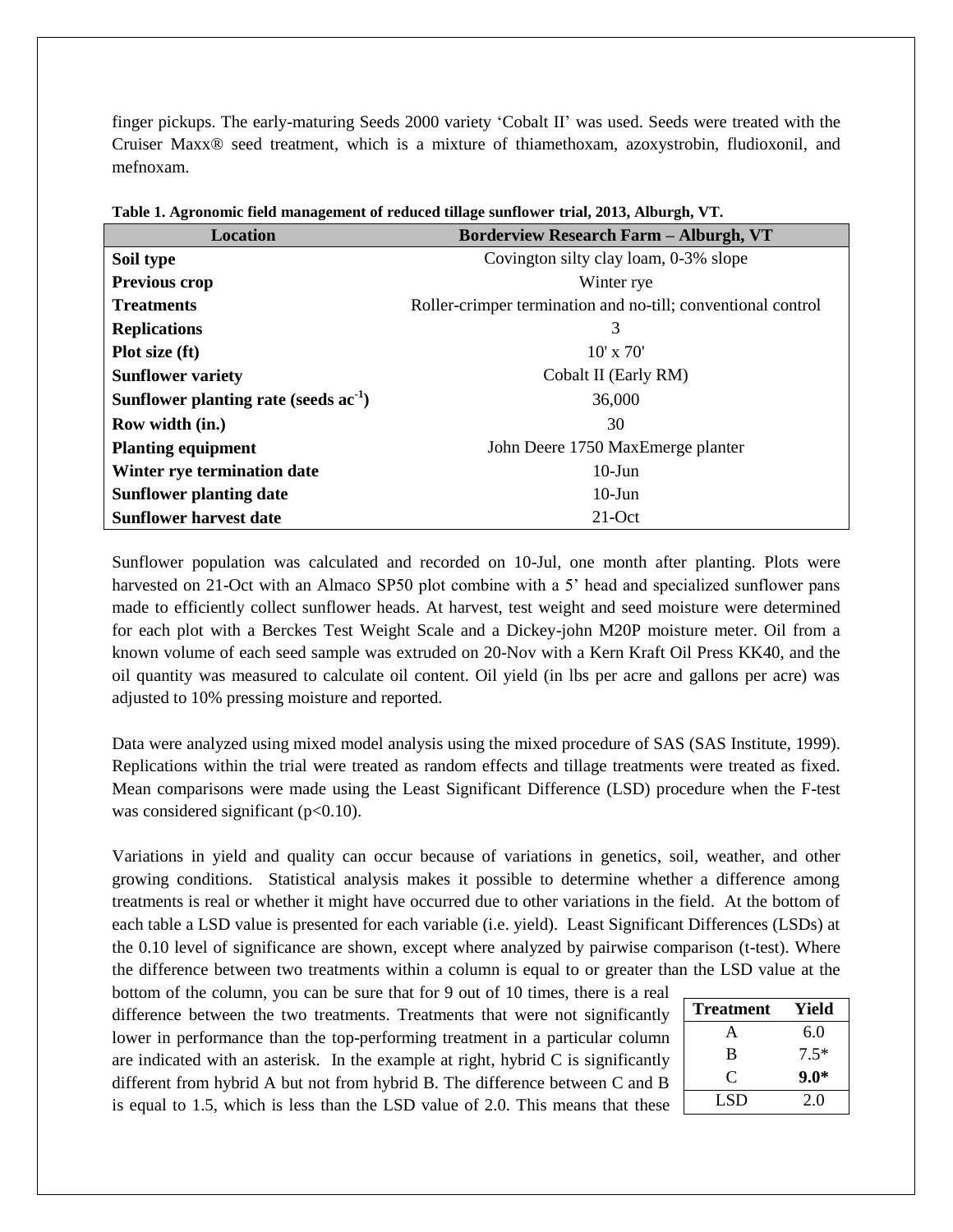hybrids did not differ in yield. The difference between C and A is equal to 3.0, which is greater than the LSD value of 2.0. This means that the yields of these hybrids were significantly different from one another. The asterisk indicates that hybrid B was not significantly lower than the top yielding hybrid C, indicated in bold.

# **RESULTS**

Weather data was collected with an onsite Davis Instruments Vantage Pro2 weather station equipped with a WeatherLink data logger. Temperature, precipitation, and accumulation of Growing Degree Days (GDDs) are consolidated for the 2013 growing season (Table 2). Historical weather data are from 1981- 2010 at cooperative observation stations in Burlington, VT, approximately 45 miles from Alburgh, VT.

For the most part, it was colder and wetter than average in the spring of 2013. In June 2013, there were 5.54 more inches of precipitation than normal. After June, however, the summer of 2013 was drier than normal, with an average of 5.20 inches fewer than average in July, August, and September. GDDs are calculated at a base temperature of 44°F for sunflowers. Between the months of planting and harvesting, there were an accumulated 2950 GDDs for sunflowers, 74 more than the 30-year average.

| Alburgh, VT                       | June    | July    | August       | September | October         |  |  |  |  |
|-----------------------------------|---------|---------|--------------|-----------|-----------------|--|--|--|--|
| Average temperature $(^{\circ}F)$ | 64.0    | 71.7    | 59.3<br>67.7 |           | 51.1            |  |  |  |  |
| Departure from normal             | $-1.8$  | 1.1     | $-1.1$       | $-1.3$    | 2.9             |  |  |  |  |
|                                   |         |         |              |           |                 |  |  |  |  |
| Precipitation (inches)            | $9.23*$ | 1.89    | 2.41         | 2.20      | 2.39 $\Diamond$ |  |  |  |  |
| Departure from normal             | 5.54    | $-2.26$ | $-1.50$      | $-1.44$   | $-1.21$         |  |  |  |  |
|                                   |         |         |              |           |                 |  |  |  |  |
| Growing Degree Days (base 44°F)   | 607     | 863     | 740          | 465       | 275             |  |  |  |  |
| Departure from normal             | $-47$   | 37      | $-27$        | $-33$     | 144             |  |  |  |  |

**Table 2. Consolidated weather data and GDDs for sunflower, Alburgh, VT, 2013.**

Based on weather data from a Davis Instruments Vantage Pro2 with WeatherLink data logger. Historical averages are for 30 years of NOAA data (1981-2010) from Burlington, VT.

\* June 2013 precipitation data based on National Weather Service data from cooperative stations in South Hero, VT.

◊ October 2013 precipitation data based on National Weather Service data from cooperative stations in Burlington, VT.

Sunflower plant characteristics and yields were assessed for both no-till and conventional treatments (Table 3). In July, plant populations were significantly higher in the conventional sunflowers than in the no-till plots. Conventional populations were 27,646 plants per acre, as compared to 16,843 plants per acre in plots where winter rye was terminated to plant no-till sunflowers.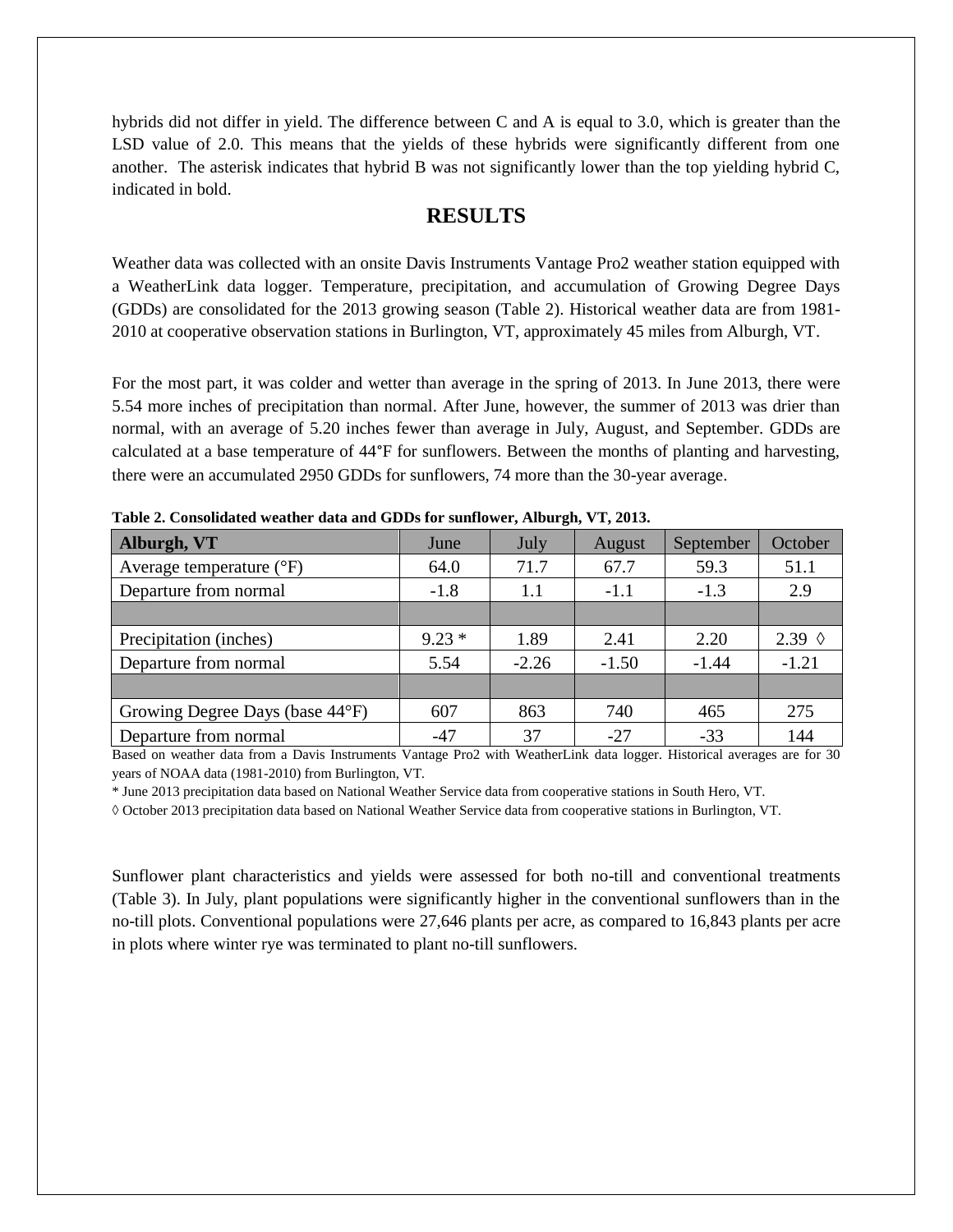| Tillage                      | July                    | Harvest       | Test             | Seed yield at           | Pressing      | Oil           | Oil yield at 10%              |                      |
|------------------------------|-------------------------|---------------|------------------|-------------------------|---------------|---------------|-------------------------------|----------------------|
| treatment                    | population              | moisture      | weight           | 13% moisture            | moisture      | content       | moisture                      |                      |
|                              |                         |               |                  |                         |               |               |                               |                      |
|                              | plants ac <sup>-1</sup> | $\frac{0}{0}$ | $\ln s \ln^{-1}$ | $\lambda$ lbs $ac^{-1}$ | $\frac{0}{0}$ | $\frac{0}{0}$ | $\text{lbs}$ ac <sup>-1</sup> | $\text{gal ac}^{-1}$ |
| No-till                      | 16843                   | 11.6          | 32.3             | 641                     | 7.67          | 36.7          | 243                           | 31.9                 |
| Conventional                 | 27646*                  | 10.5          | 30.2             | 2072*                   | 8.20          | 35.4          | $728*$                        | $95.3*$              |
| LSD(0.10)                    | 9326                    | NS            | <b>NS</b>        | 1065                    | NS            | <b>NS</b>     | 475                           | 62.2                 |
| Trial mean                   | 22245                   | 11.1          | 31.3             | 1357                    | 7.93          | 36.0          | 486                           | 63.6                 |
| $\mathbf{H}$<br>$\mathbf{r}$ | $\cdots$                | $\cdot$ 1:00  | $\cdot$ $\cdot$  | 0.101<br>$\cdot$ 1      |               |               |                               |                      |

**Table 3. Plant characteristics and yield for reduced tillage sunflowers, 2013, Alburgh, VT.**

NS – Treatments were not significantly different from one another (p=0.10).

\* Treatments indicated with an asterisk performed significantly greater than the other treatment in a particular column (p=0.10). Treatments shown in **bold** are top-performing in a particular column.

Sunflowers were harvested at an average moisture level of 11.1%. Though conventional sunflowers were drier than no-till sunflowers at harvest, the difference was not statistically significant. Test weight, an indicator of seed plumpness and overall quality, was higher in no-till sunflowers (32.3 lbs per bushel), but not significantly different than the conventional treatment. The seed yield varied significantly by tillage treatment, with greater yields in conventional sunflowers (2072 lbs per acre at 13% moisture). There was no significant difference in pressing moisture or oil content, but overall oil yield was significantly greater in conventional sunflowers (Figure 2). The trial average was 486 lbs (63.6 gallons) of oil per acre.



**Figure 2. Impact of tillage treatment on sunflower seed and oil yields. Treatments that share a letter were not significantly different from one another (p=0.10; compare capital letters for seed yield and lower-case letters for oil yield).**